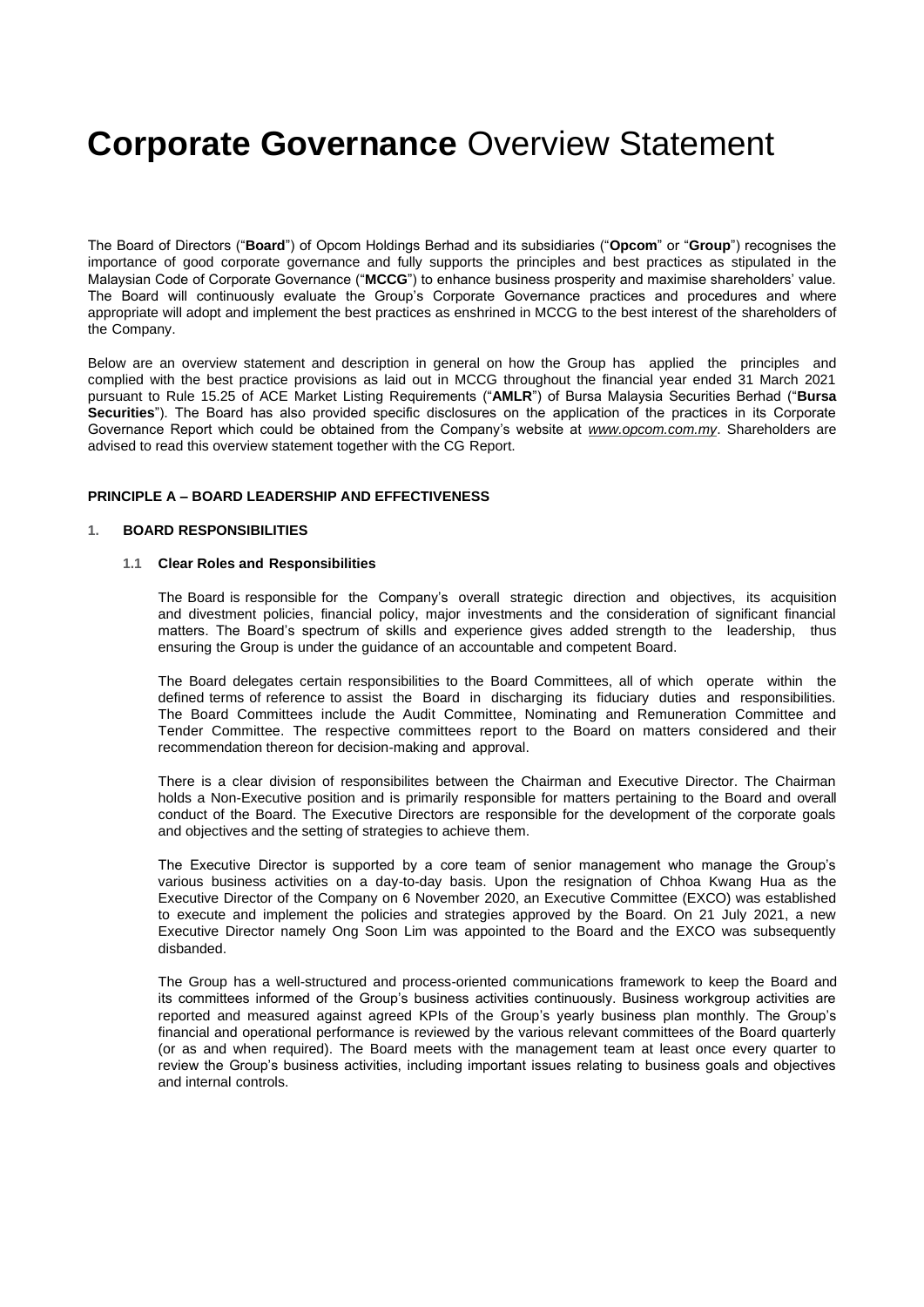cont'd

#### **PRINCIPLE A – BOARD LEADERSHIP AND EFFECTIVENESS (CONT'D)**

# **1. BOARD RESPONSIBILITIES (CONT'D)**

#### **1.1 Clear Roles and Responsibilities (Cont'd)**

The Board operates within a robust set of governance as set out below:

The Board has formally adopted a Board Charter, which guides the Board in the fulfilment of its roles, duties and responsibilities which are in line with the principles of good corporate governance. The Board Charter guides Directors and management on the responsibilities of the Board, its Committees and requirements of Directors and it is subject to periodical review to ensure consistency with the Board's strategic intent as well as relevant standards of corporate governance.

The Board is also committed to conducting business per the highest standards of business ethics and complying with applicable laws, rules and regulations. The Code of Conduct of the Board guides Directors regarding ethical and behavioural considerations and/or actions as they address their duties and obligation during their appointment. In ensuring that the direction and control of the Company are in the hand of the Board, a formal Schedule of Reserved matters has been implemented, to guide and reserved matters specifically to the Board for decision making. The Schedule of Reserved matters is provided to Directors upon appointment and it is kept up to date.

The Board has established the Whistleblowing Policy and Procedures in enabling the stakeholders to report on any suspected and/or known misconduct, wrongdoings, corruption, fraud and possible improprieties in financial reporting.

The Board has also established its Anti-Bribery and Corruption ("**ABC**") Policy which outlines the relevant guiding principles and mitigating controls to ensure compliance with Section 17A of the Malaysian Anti-Corruption Commission Act 2009.

The Board Charter, Code of Conduct, Whistleblowing Policy and Procedures, ABC Policy and the Schedule of Reserved matters of the Board are made available for reference in the Company's website, *[www.opcom.com.my](http://www.opcom.com.my/)*.

Roles and Responsibilities of the Company Secretaries

Presently, the Board is assisted by two (2) qualified Company Secretaries who are members of the Malaysian Institute of Chartered Secretaries and Administrators. The Company Secretaries support the Board in carrying out its fiduciary duties and stewardship role and play an advisory role to the Board, particularly with regard to the compliance with regulatory requirements, corporate disclosure and governance related issues. All Directors have unrestricted access to the advice and services of the company secretaries.

The appointment and removal of the Company Secretaries of the Board and Board Committees shall be the prerogative of the Board as a whole.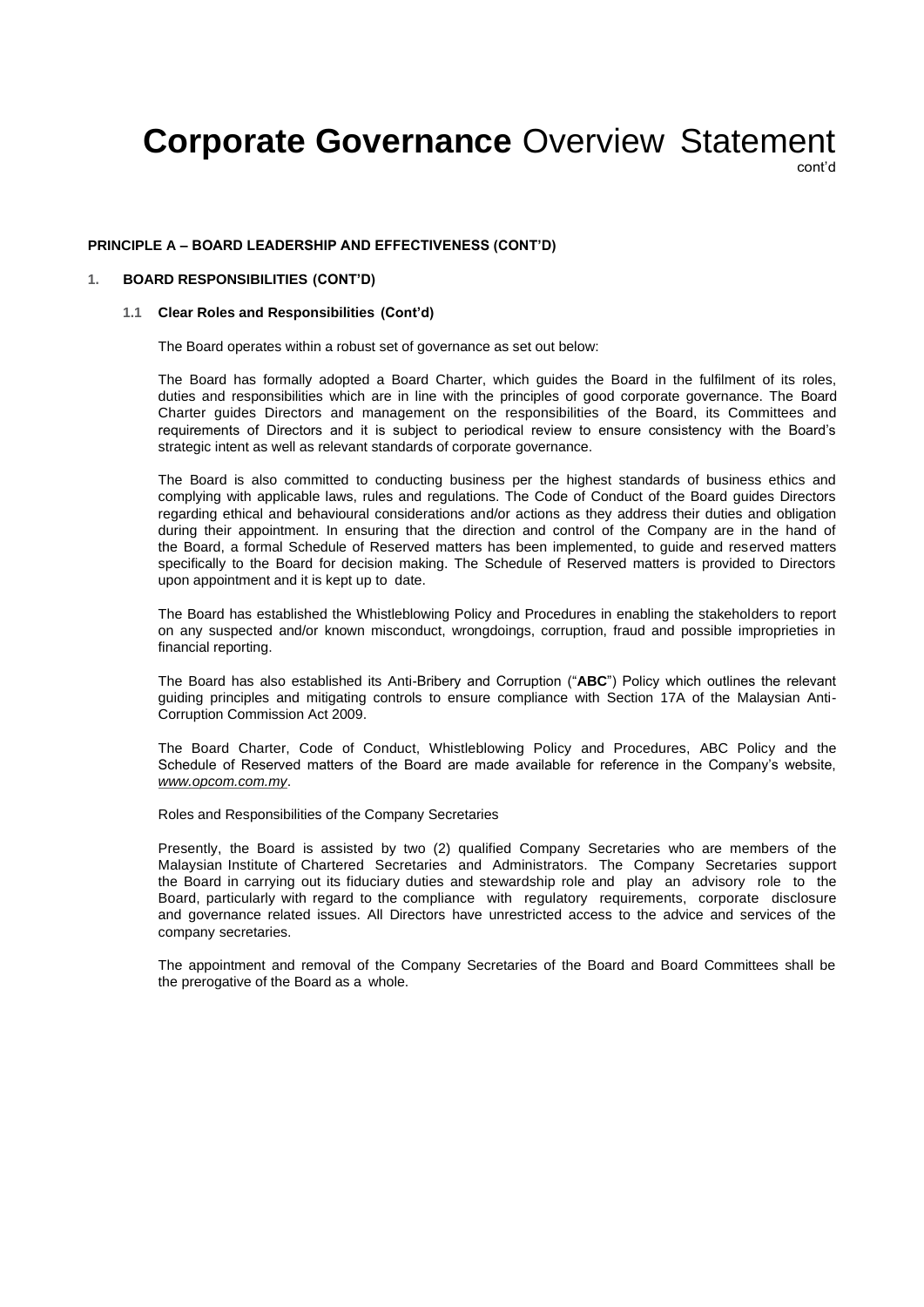cont'd

### **2. BOARD COMPOSITION**

# **2.1 Composition and Balance of the Board**

The Board consists of six (6) members, comprising one (1) Executive Director, four (4) Independent Non-Executive Directors and one (1) Non-Independent Non-Executive Director. Thus, this complies with Rule 15.02 of the AMLR that requires one-third (1/3) of the Board is made up of Independent Directors.

The current board composition is illustrated as below:



The Directors have wide-ranging experience and all have occupied or are currently occupying senior positions in the public and/or private sectors. A brief profile of each Board member is as set out on pages 14 to 19 of this Annual Report. The presence of Independent Directors fulfils a pivotal role in corporate accountability and the role of the Independent Directors is particularly important as they provide unbiased and independent views, advice and judgement.

During the financial year under reviewed, the NRC reviewed to ensure functioning of the Board in lights of the vacancies created by the following by bringing new experience, knowledge and skills on the Board to meet the current and future needs of the Company and of the Group:

- i. Lt. Jen. Dato' Seri Panglima Zaini Bin Hj. Mohd Said (B) resigned as Director on 1 October 2020.
- ii. Chhoa Kwang Hua resigned as Director on 6 November 2020.
- iii. Dato' Mohamed Sharil Bin Mohamed Tarmizi resigned as Director on 26 April 2021.

#### **2.2 Independent Directors**

Criteria have been set to assess the independence of candidate for Directors and existing Directors based on the guidelines set out in the AMLR. On an annual basis, the Directors are required to confirm their independence by completing the independence checklist.

The Company adopts the best practices under the MCCG where the tenure of an independent director does not exceed a term limit of nine years. Upon completion of the nine years, an independent director may continue to serve on the board as a non-independent director.

If the board intends to retain an independent director beyond nine years, it should provide justification and seek annual shareholders' approval through a two-tier voting process.

Accordingly, Ms. Chan and Mr. Yanne who have served on the Board for more than 9 years were redesignated from INED to NINED on 20 August 2021.

The NRC had undertaken a review and assessment of the level of independence of the Independent Directors of the Board and based on the assessment, the Board is generally satisfied with the level of independence demonstrated by the Independent Directors, i.e. they are independent of management and free from any business dealing or other relationship with the Group that could reasonably be perceived to materially interfere with their exercise of unfettered and independent judgement.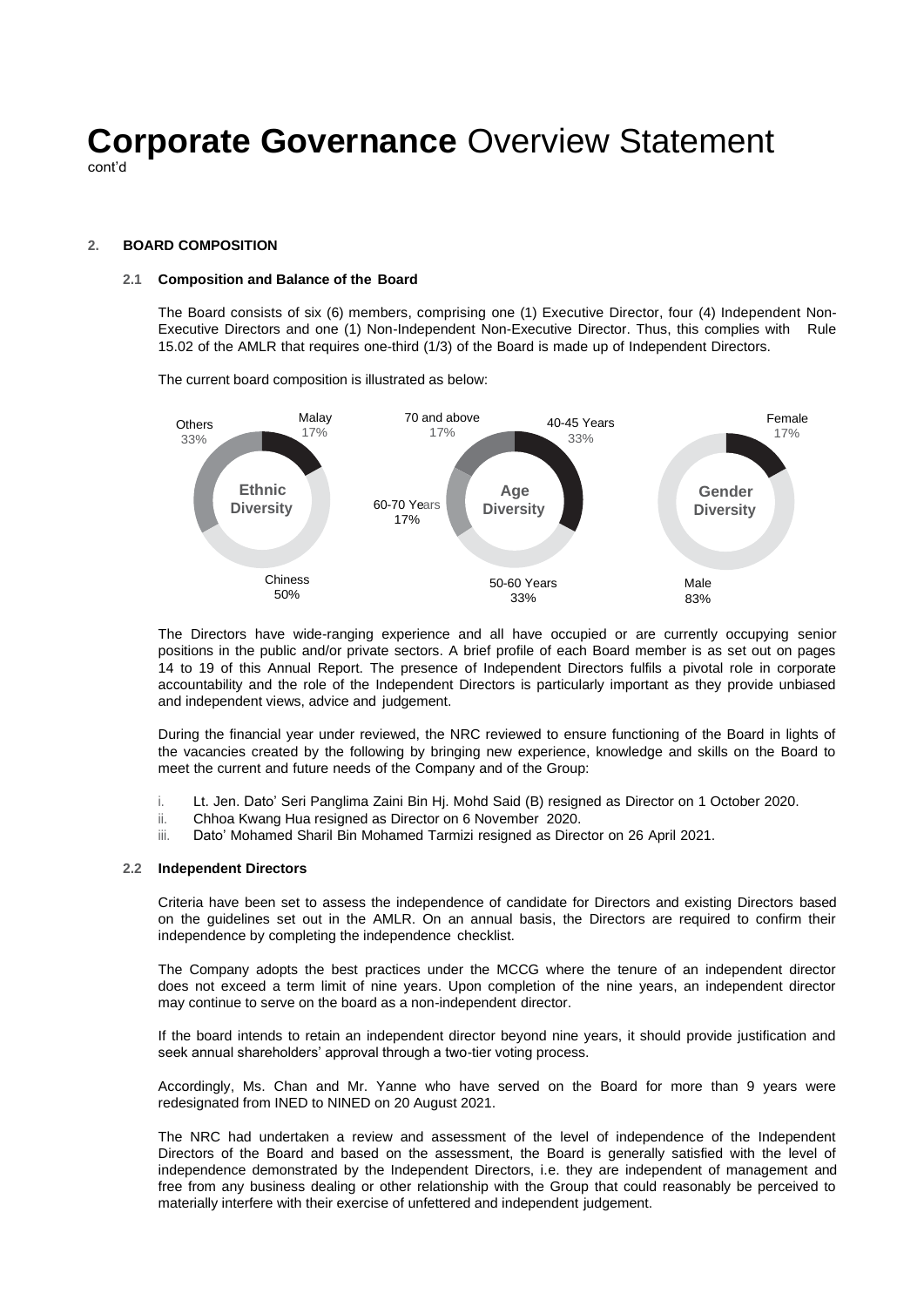cont'd

### **2. BOARD COMPOSITION (CONT"D)**

# **2.2 Independent Directors (Cont'd)**

The Board commits to increase the representation of women and people from a cultural and linguistically diverse background. In addition, the Board supports broad diversity principles across the full range of diversified groups of people. The Group is committed to creating a supportive, flexible and fair work environment where difference among employees is respected. The aim is to provide a workplace that is free from all forms of discrimination and harassment and where all employees are given equal opportunities.

#### **2.3 Directors' Remuneration**

#### **Nominating & Remuneration Committee**

NRC is responsible for the annual review of the required mix of skills and experience and core competency which Non-Executive Directors should bring to the Board and the annual assessment of the effectiveness of the Board as a whole, the Board Committees, the performance of each existing Director and its Independent Directors. Under the AMLR, the NRC is also responsible to review the term of office of the Audit Committee and performance of the Audit Committee and each of its members annually.

Each Director evaluates the performance of the Board as a whole by way of a self-assessment questionnaire by individual Board member and the evaluation process is led by the NRC Chairman supported by the Company Secretaries and Corporate Services Workgroup.

The NRC Report is as set out on pages 36 to 38 of this Annual Report, which outlines the NRC's membership, its responsibilities and summary of activities carried out during the year.

|                                                                                                 | Group                     |                         |                           |                                     | Company                          |                           |
|-------------------------------------------------------------------------------------------------|---------------------------|-------------------------|---------------------------|-------------------------------------|----------------------------------|---------------------------|
| <b>Director</b>                                                                                 | Directors'<br>Fee<br>(RM) | <b>Salaries</b><br>(RM) | <b>Allowances</b><br>(RM) | <b>Benefits-</b><br>in-Kind<br>(RM) | Directors'<br><b>Fee</b><br>(RM) | <b>Allowances</b><br>(RM) |
| Sven Janne Sjödén                                                                               | 24,000                    |                         | 24,000                    |                                     | 24,000                           | 24,000                    |
| Chan Bee Lean (f)                                                                               | 24,000                    |                         | 34,500                    |                                     | 24,000                           | 34,500                    |
| Magnus Kreuger                                                                                  | 24,000                    |                         | 38,000                    |                                     | 24,000                           | 38,000                    |
| Teh Li King (Appointed wef<br>24 February 2021)                                                 | 2,357                     |                         |                           |                                     | 2,357                            |                           |
| Lt. Jen. Dato' Seri Panglima<br>Zaini Bin Hj. Mohd Said (B)<br>(Resigned wef 1 October<br>2020) | 18,017                    |                         | 20,500                    |                                     | 12,000                           | 20,500                    |
| Chhoa Kwang Hua,<br>Eric (Resigned wef 6<br>November 2020)                                      | 35,000                    |                         | 14,957                    |                                     | 14,400                           | 14,500                    |
| Dato' Mohamed Sharil<br><b>Bin Mohamed Tarmizi</b><br>(Resigned wef 26 April<br>2021)           | 30,493                    |                         | 61,548                    |                                     | 24,000                           | 61,500                    |

The aggregate remuneration of the Directors for the financial year ended 31 March 2021 is as follows:

The determination of the remuneration of the Non-Executive Directors will be a matter to be determined by the Board as a whole on the recommendation of the NRC. Non-Executive Directors receive fixed annual fees and allowances for attending Board and Board Committee meetings.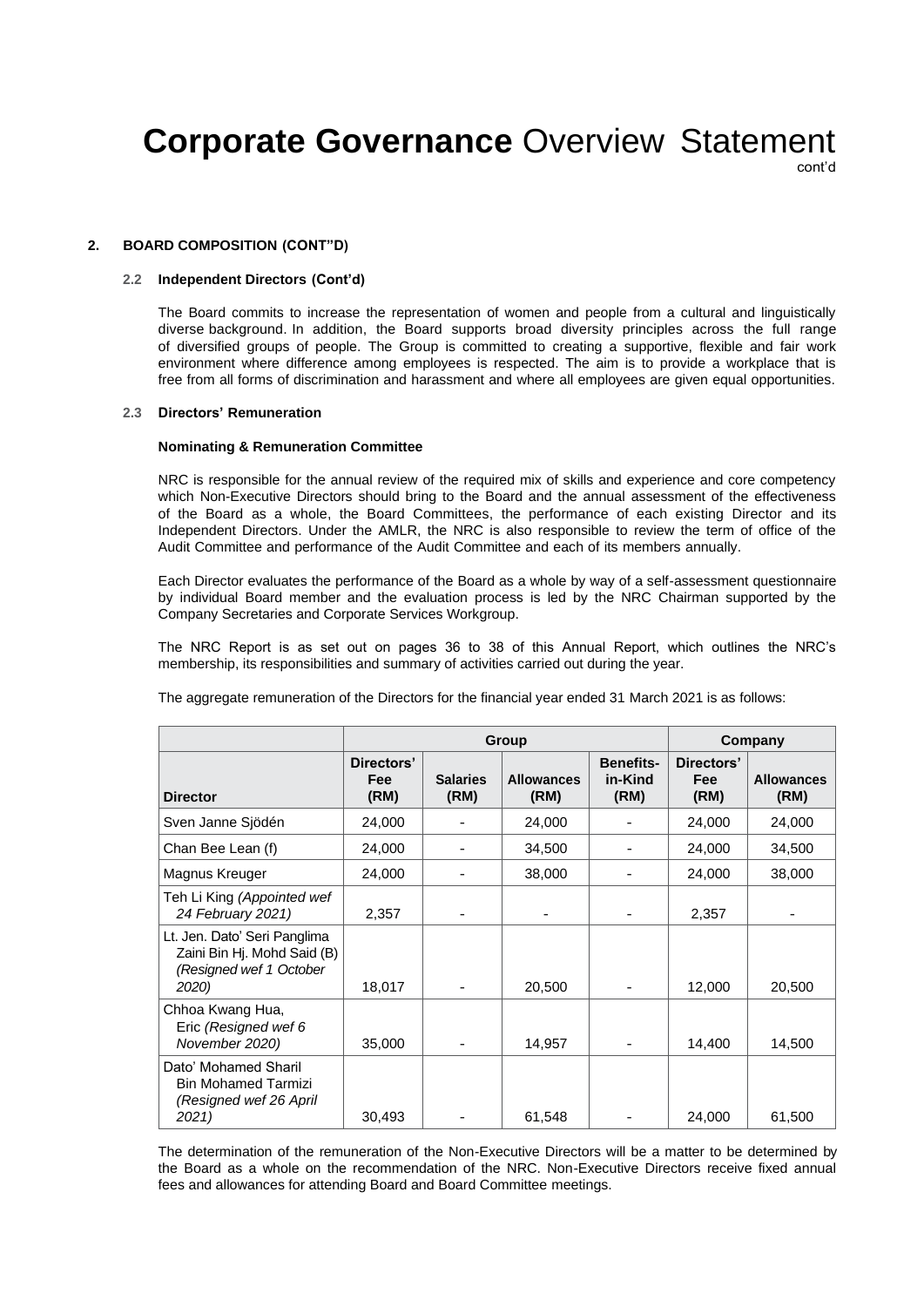cont'd

# **2. BOARD COMPOSITION (CONT"D)**

# **2.3 Directors' Remuneration (Cont'd)**

## **Nominating & Remuneration Committee (Cont'd)**

The Board has established a policy and procedure to facilitate the NRC to review, consider and recommend to the Board for decision the remuneration package of the Executive Directors and Senior management and is to be reviewed by the Board as required. The remuneration policy is made available for reference in the Company's website, *[www.opcom.com.my](http://www.opcom.com.my/)*.

### **Executive Director/Senior Management Remuneration**

As required under the MCCG to disclose top five (5) senior management's remuneration in the band of RM50,000, the table below shows the remuneration bands:

|                                                | <b>EXECUTIVE DIRECTORS/ SENIOR MANAGEMENTS</b>                                                     |                                                                                             |                                                                                                                 |                                |                                     |  |  |  |  |
|------------------------------------------------|----------------------------------------------------------------------------------------------------|---------------------------------------------------------------------------------------------|-----------------------------------------------------------------------------------------------------------------|--------------------------------|-------------------------------------|--|--|--|--|
| <b>RANGE OF</b><br><b>REMUNERATION</b><br>(RM) | <b>CHHOA</b><br><b>KWANG</b><br><b>HUA, ERIC</b><br>(Resigned<br>wef 6<br><b>November</b><br>2020) | <b>LIM BEE</b><br><b>KHIN</b><br>(cessation of<br>Office wef 31<br><b>December</b><br>2020) | <b>YUSREE</b><br><b>PUTRA</b><br><b>BIN ALIAS</b><br>(cessation of<br>Office wef 31<br><b>December</b><br>2020) | <b>ROHIZA</b><br><b>HUSAIN</b> | <b>CHAN AI</b><br><b>JOO, CINDY</b> |  |  |  |  |
| 150,000 and below                              | ✓                                                                                                  |                                                                                             |                                                                                                                 |                                |                                     |  |  |  |  |
| $150,001 - 200,000$                            |                                                                                                    |                                                                                             |                                                                                                                 |                                |                                     |  |  |  |  |
| $200,001 - 250,000$                            |                                                                                                    |                                                                                             |                                                                                                                 |                                |                                     |  |  |  |  |
| $300,001 - 350,000$                            |                                                                                                    |                                                                                             |                                                                                                                 |                                |                                     |  |  |  |  |
| $350,001 - 400,000$                            |                                                                                                    |                                                                                             |                                                                                                                 |                                |                                     |  |  |  |  |

## **3. BOARD EFFECTIVENESS**

### **3.1 Supply of and Access to Information and Advice**

The Board has a formal schedule of matters reserved specifically for its decision. The Directors have full and timely access to all information pertaining to the Group's business and affairs, whether as a full Board or in their individual capacity, to enable them to discharge their duties. Prior to the Board meetings, the agenda for each meeting together with a full set of Board papers containing information relevant to the business of the meetings are circulated to the Directors. This allows sufficient time for any of the Board members to obtain further explanations or clarifications as may be needed from senior management and/or the Company Secretaries or to consult independent advisers before the meetings.

Senior management personnel are invited to attend Board meetings to report on their areas of responsibility when necessary, to furnish the Board with detailed explanations and clarifications on issues that are tabled and/or raised at the Board meetings. External advisers may be invited to attend Board meetings at the expense of the Company when necessary.

At all times, all members of the Board have direct and unrestricted access to the senior management and the Company Secretaries of the Company for information relating to business and affairs of the Group.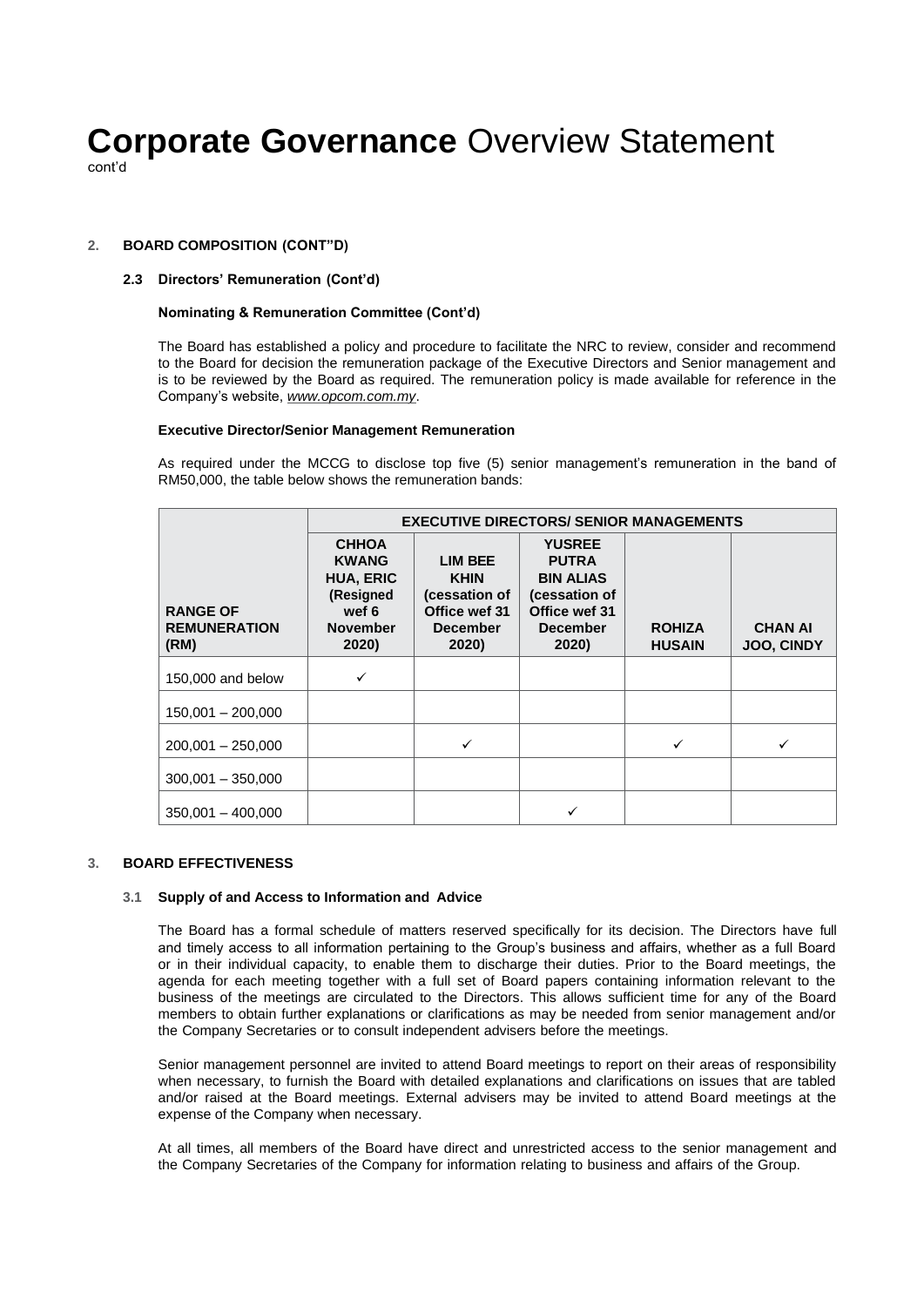cont'd

### **3. BOARD EFFECTIVENESS (CONT'D)**

# **3.2 The Board Meeting**

The Board meets regularly, at least once in every quarter, to review the Group's operations and performance. The additional meeting would be convened when an urgent and important decision needs the Board's review and consideration between scheduled meetings.

For the financial year ended 31 March 2021, the Board held twelve (12) meetings. Directors' attendance to these meetings can be found in the Board of Directors' profile on pages 14 to 19. At Board meetings, strategies and performance of the Group are being reviewed and evaluated in the light of any changing circumstances whether economic, social or political.

#### **3.3 Training**

The Directors assessed their own training needs and attended courses, seminars, conferences and talks to enhance their skill sets and knowledge to enable them to carry out their duties and discharge their responsibilities as Directors of the Company. Additionally, the Directors kept themselves updated with the changes in the business and regulations through sharing and discussion in official Board meetings and unofficially through small group discussions among the Directors. During the financial year under review, regular updates/briefing on regulatory and industry trends were held at Board and Committee meetings.

The Board continuously encourage its members to undergo appropriate training education programmes in order to effectively discharge their functions effectively as Directors.

## **PRINCIPLE B – EFFECTIVE AUDIT AND RISK MANAGEMENT**

#### **1. Audit Committee**

As of financial year ended 31 March 2021, the Company has in place an Audit Committee which comprises three (3) Independent Non-Executive Directors. The role of the Audit Committee is to oversee the processes for preparation and completion of the financial data. The Audit Committee reviews financial reports, related party transactions, situations of potential conflict of interests and the internal controls of the Group.

The Audit Committee has established formal and transparent arrangements to maintain an appropriate relationship with the Company's External Auditors. This includes policies and procedures to review the suitability and independence of the External Auditor. During the financial year under review, the Audit Committee has received written assurance from External Auditor confirming that it is and has been, independent throughout the conduct of the audit engagement in accordance with the terms of all relevant professional and regulatory requirements.

#### **2. Risk Management Committee**

Risk Management Committee holds monthly meetings and reports to the Audit Committee. This Committee regularly reviews all risks including financial, operation and market risks and ensures risks and controls are kept updated to reflect current business situations and ensure relevance at any given time. Steps are taken to eliminate outdated and irrelevant risks and identify new and vulnerable risks, for which new controls will be affected. The management, in keeping with good corporate governance practices, takes a serious view of ensuring that the Group is always on alert of any situation that might adversely affect its assets, income and ultimately, its profits.

## **3. Tender Committee**

The Tender Committee of the Board is mandated to review the Group's procurement activities as well as the Group's commitment to undertake major business mandates with third parties. For procurement activities, the Tender Committee reviews the recommendation of the management team to undertake expenditure or investment activities which require Board approvals.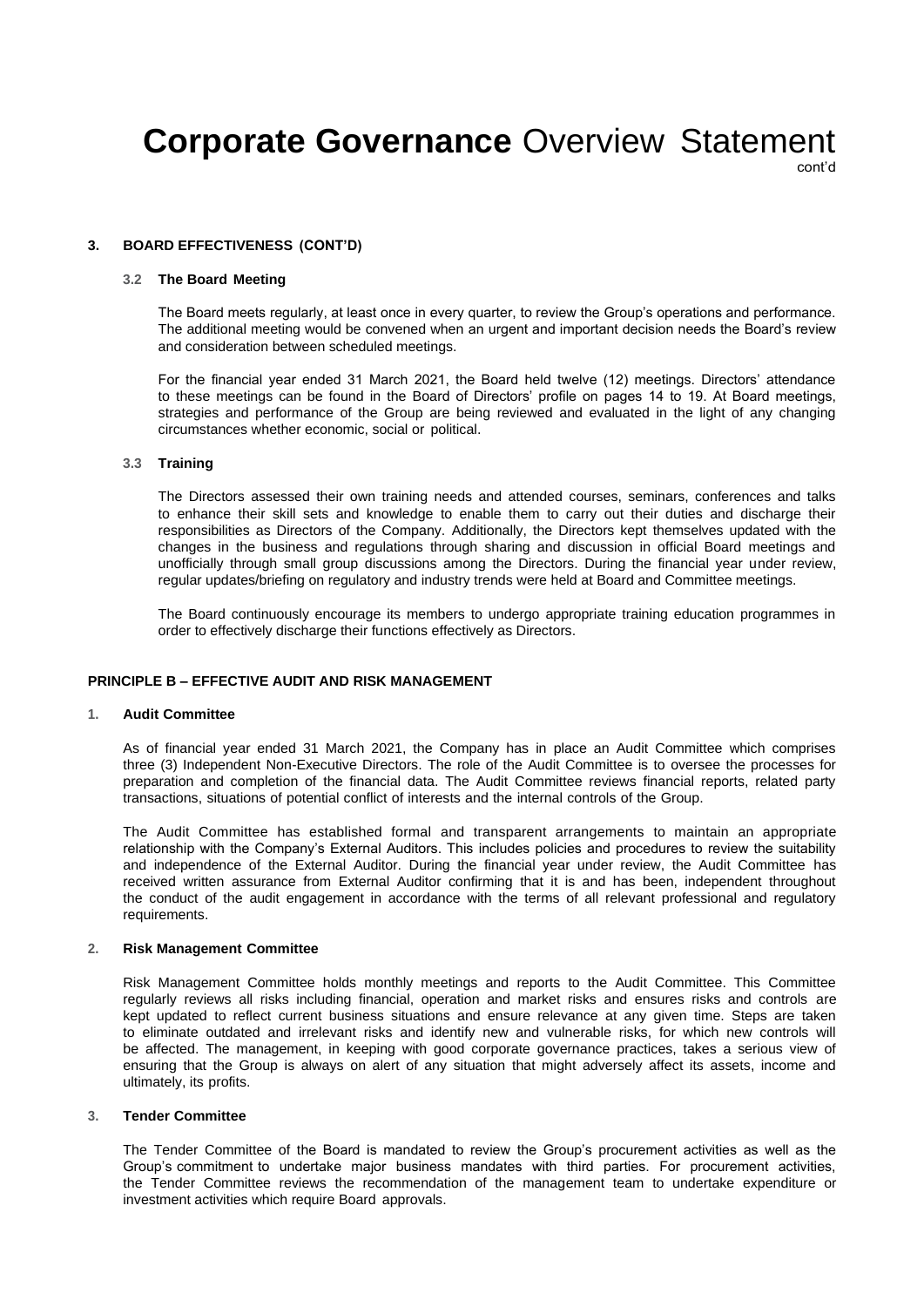cont'd

### **PRINCIPLE B – EFFECTIVE AUDIT AND RISK MANAGEMENT (CONT'D)**

# **3. Tender Committee (Cont'd)**

The Committee also looks into and review business transactions beyond a certain financial threshold set by the Board, including the nature of the transaction, risks associated with the proposed transaction and the risk-reward considerations of the proposed transaction.

#### **4. Internal Control**

The Board acknowledges its overall responsibility for maintaining a sound system of internal control and the need to review its effectiveness regularly in order to safeguard the Group's assets and therefore shareholders' investments in the Group. This system, by its nature, can only provide reasonable but not absolute assurance against material misstatement, fraud or loss.

Currently, the Group does not maintain an Internal Audit Department but outsourced its Internal Audit function to Messrs Moore Stephens Associates PLT, who reports directly to the Audit Committee, to ensure independent reviews be carried out on the adequacy and integrity of the Group's system of internal controls. The Board considers the system of internal controls instituted throughout the Group sound and sufficient. The total cost incurred for the internal audit activities of the Group for the financial year under review was RM60,000. The Statement on Risk management and Internal Control furnished on pages 39 to 43 of the Annual Report provides an overview of the state of internal controls within the Group.

#### **5. Relationship with the Auditors**

Through the Audit Committee, the Board has established and maintained a formal and transparent relationship with the Group's External and Internal Auditors. A summary of the activities of the Audit Committee during the financial year is set out under the Audit Committee Report on pages 34 to 35 of the Annual Report.

The Audit Committee will have a private session with the External Auditors without the presence of any executive of the Group at least twice a year. Liaison and unrestricted communication exist between the Audit Committee and External Auditors. The Audit Committee obtains reasonable assurance on the effectiveness of the internal control system through annual independent appraisal by the External Auditors. External Auditors are invited to attend the Company's Annual General Meeting ("**AGM**").

### **6. Financial Reporting**

The Board aims to present a fair, balanced and meaningful assessment of the Group and the Company's financial performance and prospects. This is achieved primarily through the announcements of quarterly financial results and annual financial statements to Bursa Securities and the circulation of Annual Report to the shareholders. The Audit Committee assists the Board by reviewing the financial information to be disclosed, to ensure completeness, accuracy and adequacy prior to release to Bursa Securities.

### **7. Statement of Directors' Responsibility for Preparing the Financial Statements**

The Directors are required by the Companies Act 2016 to prepare the financial statements for each financial year which give a true and fair view of the state of affairs of the Group and of the Company at the end of the financial year. In preparing the financial statements, the Directors have ensured that the applicable approved accounting standards in Malaysia, the provisions of the Companies Act 2016 and the AMLR of Bursa Securities have been applied. In preparing the financial statements, the Directors have:

- Selected suitable accounting policies and applied them consistently;
- Made judgments and estimates that are prudent and reasonable;
- Ensured that all applicable accounting standards have been adopted; and
- Prepared financial statements on a going concern basis as the Directors have a reasonable expectation, having made enquiries that the Group and the Company have adequate resources to continue in operational existence for the foreseeable future.